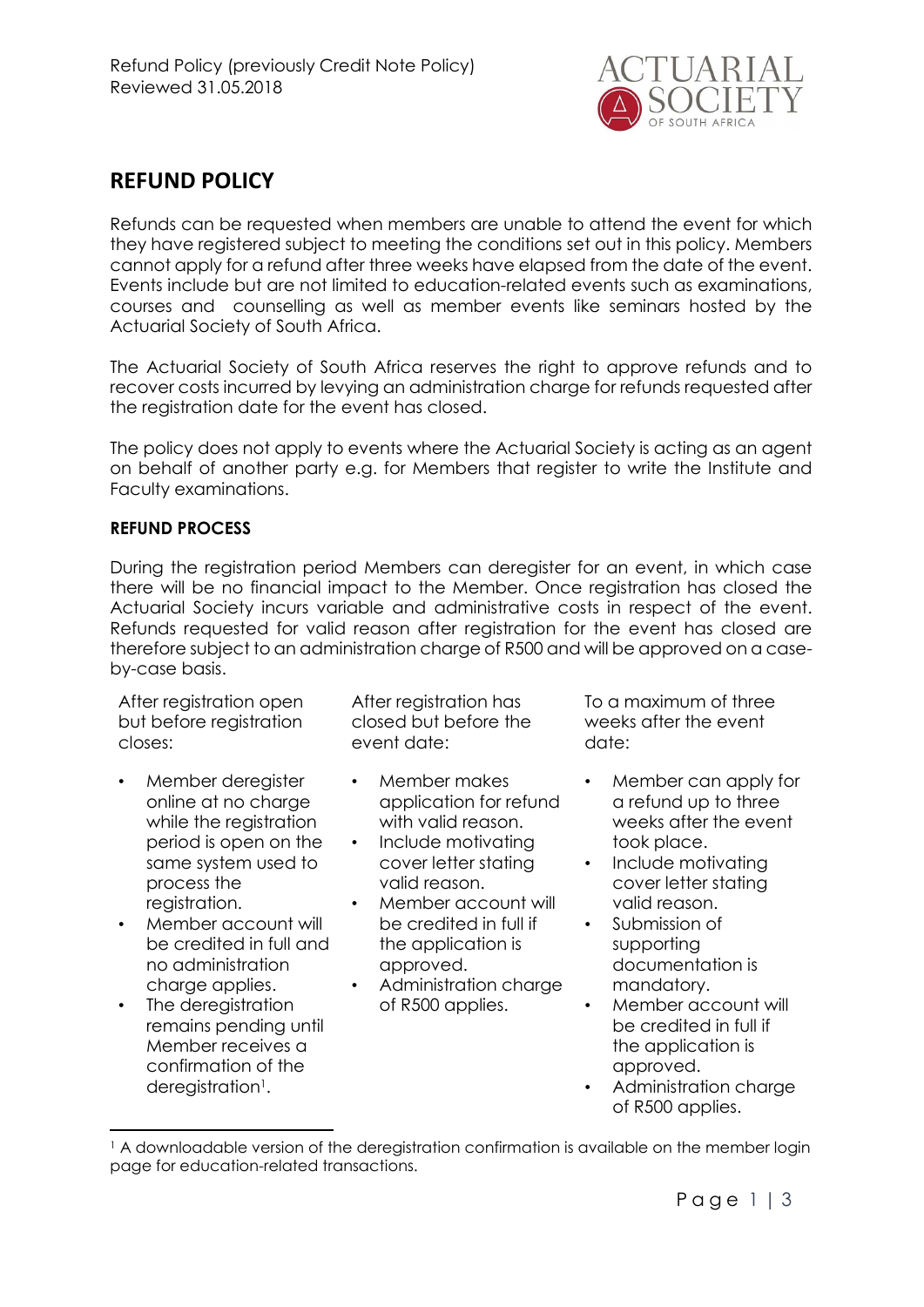

No refund will be made to a Member if the event was attended.

## MOTIVATION FOR REFUND

Valid reason and guidelines for supporting documentation required when applying for a refund:

- A medical certificate for unexpected illness and/or injury
- A police case number, affidavit or medical certificate for an incident, accident and/or emergency
- A death certificate or letter from employer for bereavement of a family member
- A letter from employer stating termination of contract for unexpected loss of job
- Any other documentation that may be relevant to the refund application

The following situations are not acceptable grounds for a refund and will not be approved:

- Event on same day such as a wedding, holiday, business meeting, etc
- Pre-existing medical condition that can be managed through chronic medication
- Relocating or moving to a new house
- Did not receive confirmation of registration or entry permit
- Not prepared for the event such as an exam
- Job commitments
- No available transport on the day of the event

### NON-MEMBERS

This policy guideline is extended to non-members that register for events hosted by the Actuarial Society of South Africa.

#### PAYMENT OF REFUNDS

Refunds will be processed as a credit note on the Member account. If the Member account is in a credit balance the Member can request the Actuarial Society of South Africa to refund the credit balance to a bank account that is in the name of the Member. Where the invoice has been settled by an employer, any cash refund to the Member will be at the discretion of the employer and not the Actuarial Society of South Africa.

#### NON-ACTUARIAL SOCIETY EVENTS

The Actuarial Society of South Africa does not have authority to process refunds for members on behalf of other parties when acting as an agent. Refunds are in these instances managed by the respective parties.

With specific reference to the Institute and Faculty of Actuaries (IFoA): The IFoA no longer allows for refunds, regardless of the circumstances. As such, the Actuarial Society of South Africa will not be able to assist members in obtaining a refund once the registration period is closed for the UK exams.